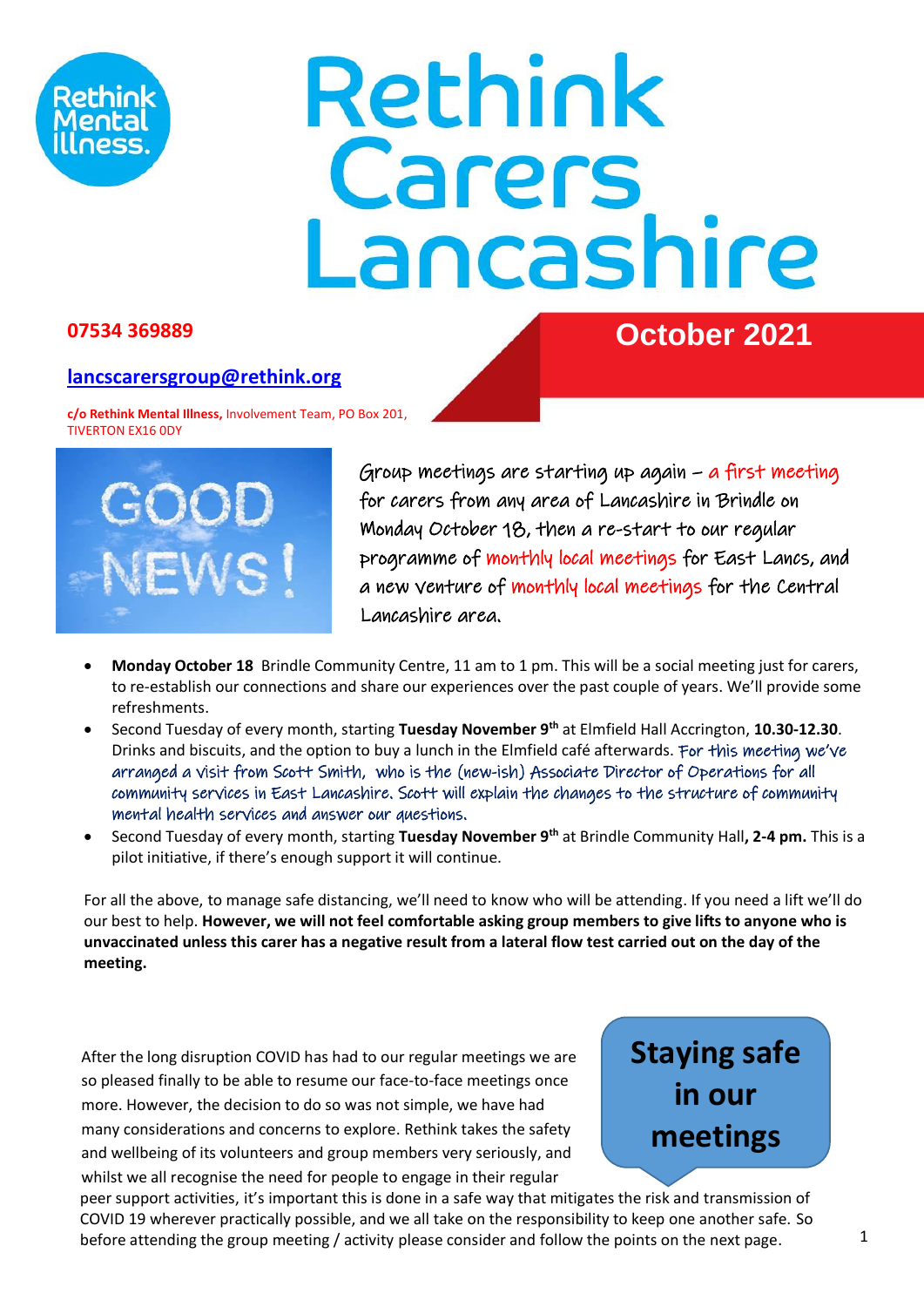· Please do not attend during self- isolation periods or if you have symptoms of COVID 19.

· We encourage all members to make use of the free lateral flow tests available; if you can, please carry out a test prior to coming to the group.

· If you do test positive, then we would ask that you do not attend the group and follow the Government and NHS guidelines that follow a positive test.

· Please respect the restrictions upon us regards group size, do not invite others to attend without going through the group coordinator so group size can be managed and controlled.

· Please practice social distancing throughout the meeting.

· If you can wear a facial covering, please do so when walking around or in close areas with others.

· We ask that members do not share food, drinks, or equipment.

· Please follow the venue's instructions, routes, and processes in place to support the control of COVID 19 transmission.

· Please practice good hand hygiene and we would encourage members to bring their own hand sanitizer.

· Lastly If you are feeling under the weather, given we are entering cold and flu season, please, help protect your fellow members and stay home until you're feeling well again.

Rethink's National Members' Day 2021 brings together all the charity's members and this year will take place on **Saturday 13 November** at The Studio in Birmingham, from 10am to 3.30pm. Members' Day is your chance to find out more about the work of Rethink Mental Illness, the mental health landscape, and to meet-up with other members. Join us and listen to our inspiring keynote speaker Dr Alison Brabban talk about psychological therapies for psychosis. Lunch and refreshments are provided, and we will also celebrate the dedication of our staff and members across the country in the Pringle and Janey Antoniou awards ceremony. - call The Members' Day Event Team on 020 7840 3132 or email membersday@rethink.org quoting your membership number.



#### **Carers Rights Day 2021 will be held on 25 November** Carers

need to know their rights wherever they are in their caring journey: whether they are in the workplace, in a healthcare setting, when interacting with professionals or at home. Carers need to be empowered with information and support, so they can feel confident asking for what they need. We also want carers to know how to challenge things when their needs (and those of the person they care for) are not being met. During the pandemic we've been contacted by many carers who just don't feel they have the right to ask or to challenge, and much of the work of this group is to provide exactly the information and support that will help with this.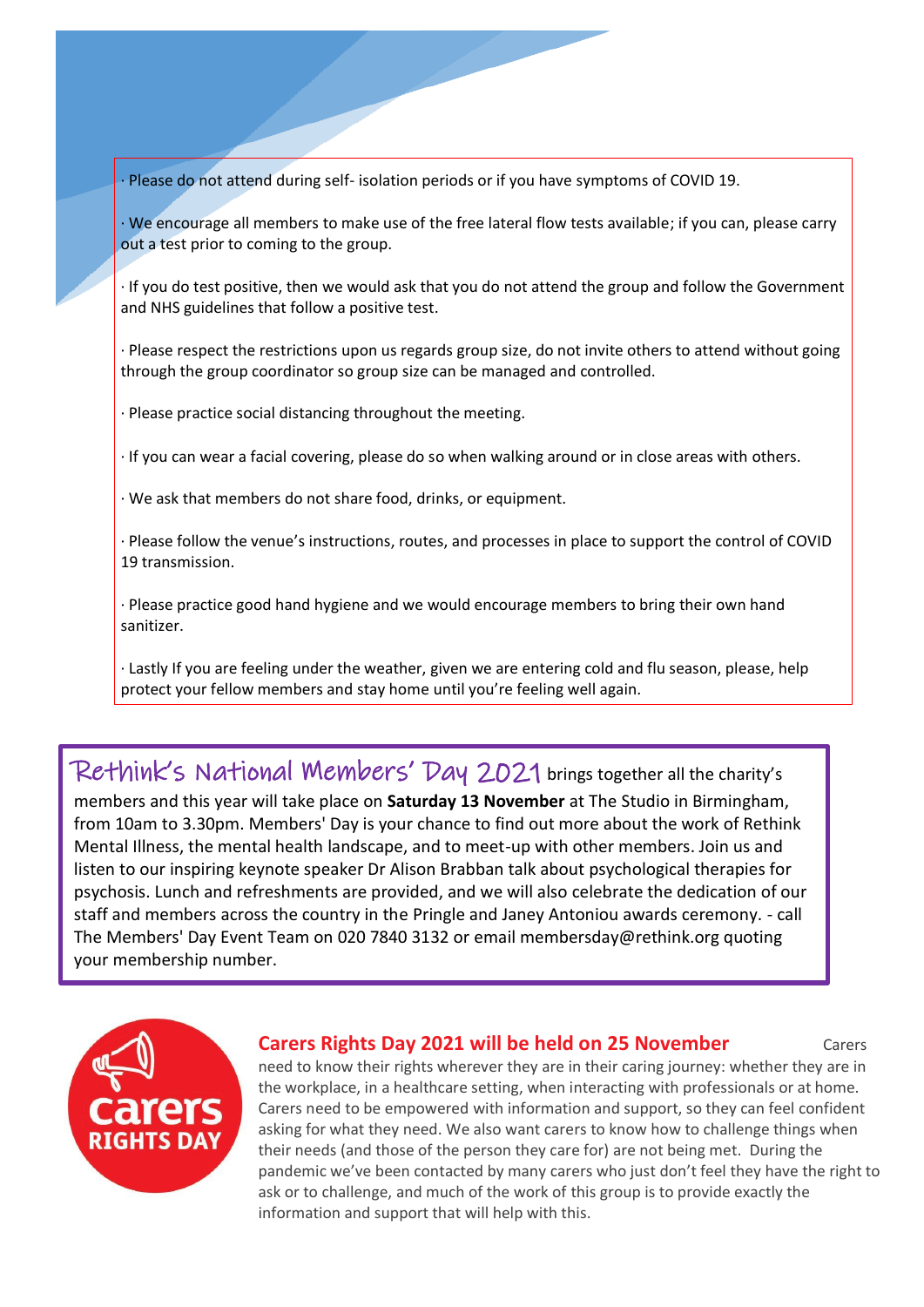

# Flying the flag for carers

During the pandemic our activities of course have been curtailed, and we've not provided the same extent of emotional support. But we've continued to be a voice for carers, to send out information to those who've contacted us for it, and – when we've had permission from the carer – to contact managers within the services and pass on concerns about the care their loved-ones are receiving. We've continued our involvement with development of service provision, and established links with senior staff, many of whom have promised to attend our

meetings once they resume. We've been contacted by new carers who mostly found us from internet searches, and – without the benefit of face-to-face meetings – have in many cases just not known where to turn. The two big issues are (1) understanding how the various elements of care provision are delivered and (2) knowing what families are entitled to. Then it's a big step for an unsupported carer to be confident enough to ask the right questions, insist on answers, and challenge things that don't seem right.

## So what's our group's ongoing involvement for 2021?

- We've restarted training mental health practitioners around information-sharing with carers
- We have a group member representing us on the Trust's Service User and Carer Forum

- One of our carers has given a lot of her time and expertise to high level discussions about what person-centred care should be

- Another member is helping to improve how staff make assessments of someone's clinical needs

- We did a training session for Approved Mental Health Professionals on how it feels to have someone in your family sectioned. This resulted in some really positive improvements in the information given to families and a more empathetic approach by the professionals

- We're working with the Trust to develop a good hospital discharge pack for patients and their families. This has alerted us to the existence of the 'Integrated Discharge Team' and a detailed protocol (agreed by all local providers) for how hospital discharge is supposed to happen. More details below; it would be wonderful if this happened in every case !

- We are beginning training sessions for social workers, both within Lancashire and South Cumbria NHS Trust, and on University of Bolton degree courses. The focus for these will be on what carers really need, and how communications between carers and practitioners can be improved

## Some key points from the Discharge Protocol

- Upon admission, every person should be offered a thorough, holistic and comprehensive assessment of their health and social care needs which is compliant with the Care Act (2014) -The view of family members and carers should be sought and actively involved in the discharge planning

- In collaboration with the service user and carer, a care and support plan should be developed which sets out how these needs will be met and by whom. It should promote recovery, social inclusion and choice.

We've heard so many times about patients having been discharged before anyone has assessed their needs, with no care plan, no notification to their carer, and no follow up arrangements. This detailed protocol document will be useful ammunition to ensure a safe discharge. **ASK US FOR A COPY**.